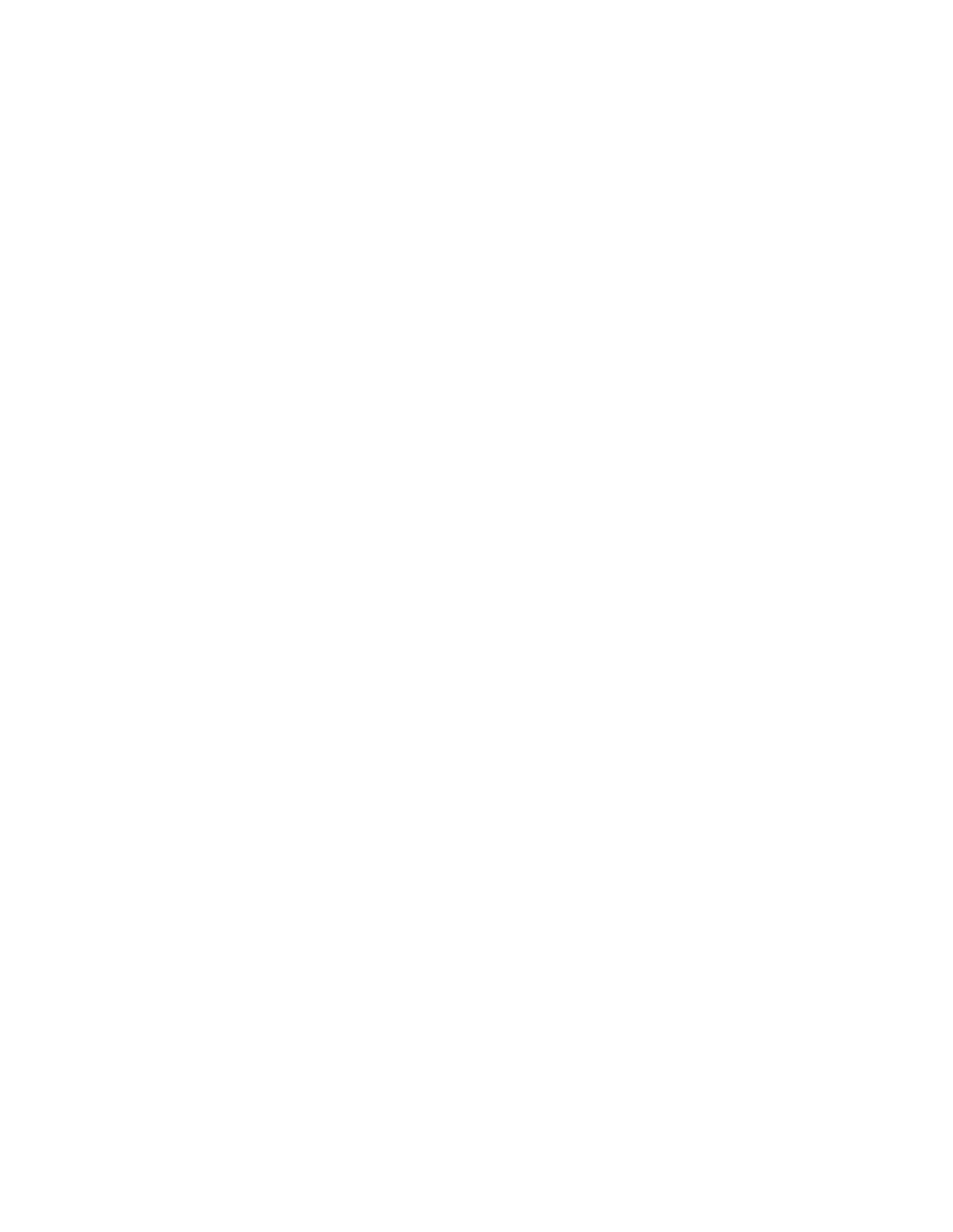| 1.1.             |  |
|------------------|--|
|                  |  |
| 2.1.             |  |
|                  |  |
| 2.2.             |  |
| 2.3.             |  |
| 2.4.             |  |
| 2.5.             |  |
| 2.6.             |  |
|                  |  |
|                  |  |
| 3.1.             |  |
|                  |  |
| 4.1.             |  |
| 4.2 <sub>1</sub> |  |
|                  |  |
|                  |  |
| 5.1.             |  |
| 5.2.             |  |
| 5.3.             |  |
| 5.4.             |  |
| 5.5.             |  |
|                  |  |
|                  |  |
|                  |  |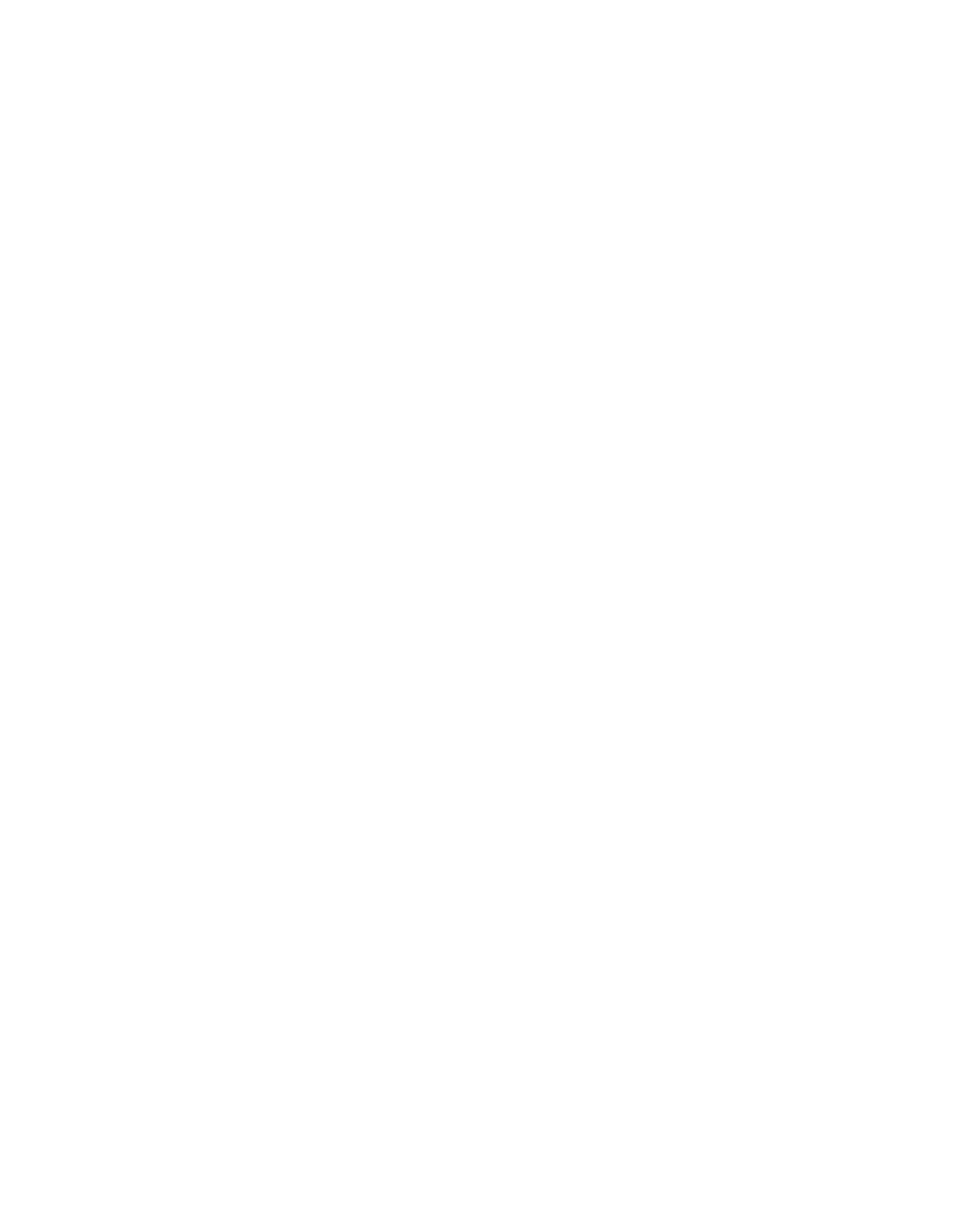# <span id="page-4-0"></span>**1. INTRODUCTION**

<span id="page-4-1"></span>This manual contains installation, operation and maintenance instructions for the VX Series Floor Scale.

## **1.1.SAFETY PRECAUTIONS**



- Please follow these safety precautions:
	- Never operate in hazardous areas.
- The VX Series platforms may be used in dry environments only.
- The foundation at the installation site must be capable of safely supporting the weight of the floor scale plus the weight of the maximum load.
- Ensure that vibrations near the installation site are kept to a minimum. This applies also when the floor scale is integrated into conveying systems.

# <span id="page-4-2"></span>**2. INSTALLATION**



**CAUTION: THE FLOOR SCALE PLATFORM IS VERY HEAVY. ALWAYS USE APPROPRIATE HOISTING EQUIPMENT TO LIFT IT FROM THE PACKAGING AND TO MOVE IT INTO THE REQUIRED POSITION.**

### <span id="page-4-3"></span>**2.1.Unpacking**

- 1. Remove the outer packing materials from the top and sides of the Floor Scale.
- 2. Carefully lift the Floor Scale from the packing material, see caution notice above.
- 3. Available hoisting methods include the use of eye bolts and chains (not included). All models have unthreaded holes at 3 locations, two 3/4"-10 holes on the front panel and one 3/4"-10 hole on the back panel. See figure 1.



Figure 1. Hoisting method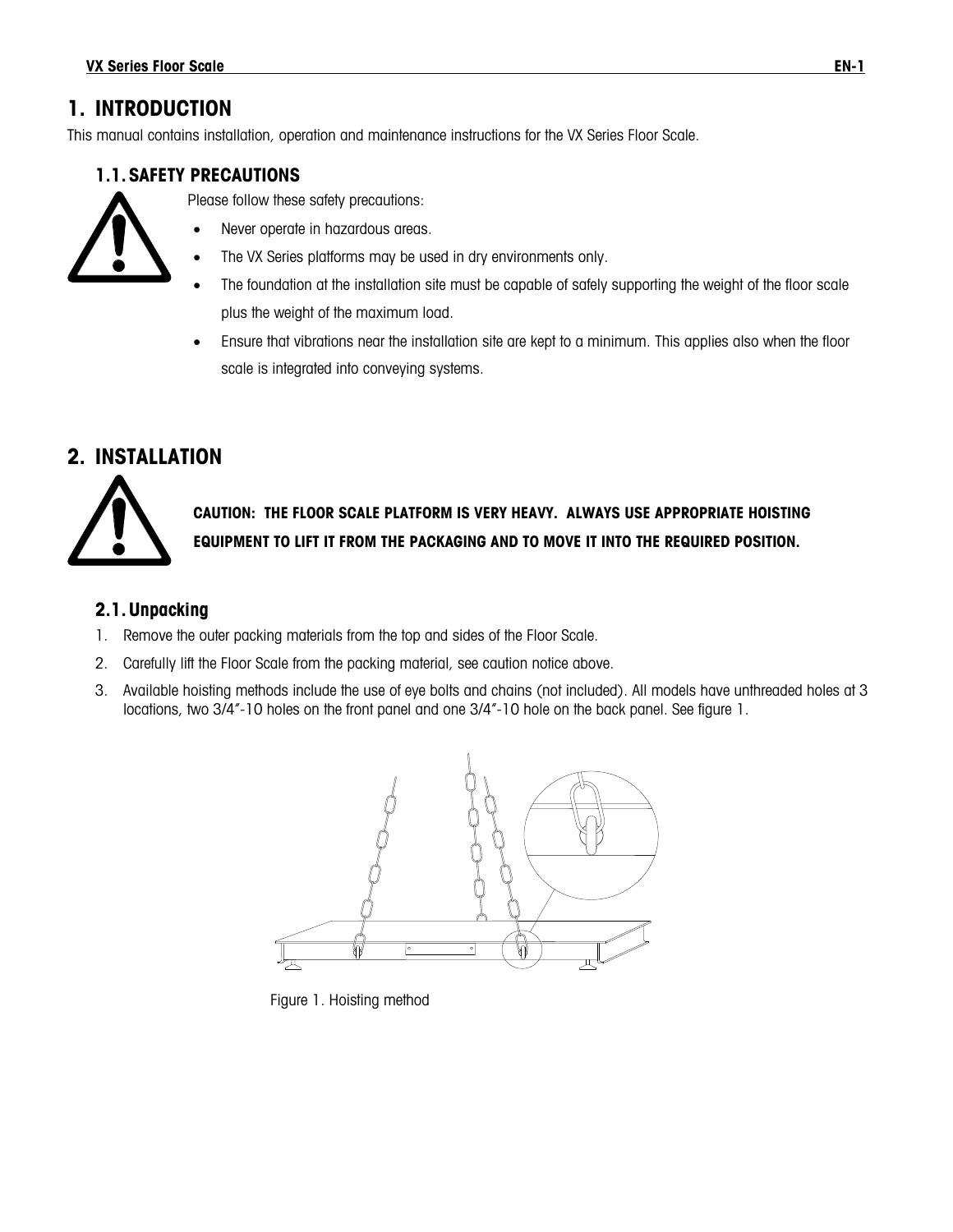#### <span id="page-5-0"></span>**2.2. Foot Adjustment**

- 1. The four feet must be adjusted out of the shipping position and into the operating position. Use a 7/8" wrench to loosen each foot and extend them to 4-1/2" (114mm) measured from the top surface of the platform.
- 2. At this position use a 3/4" wrench to rotate the jam nuts until they lock against the load cell. See figures 1c and 1d.





Figure 1c. Load Cell Foot in shipping position. Figure 1d. Load Cell Foot in nominal operating position.

#### <span id="page-5-1"></span>**2.3.Positioning**

- 1. Ensure the surface is flat in the area where the scale will be positioned, especially in the region of the load cell feet.
- 2. If an Indicator is included with the floor scale, ensure that it is kept with the floor scale during positioning as there may be an attached connecting cable.
- 3. Position and lower the scale on to the final work area.
- 4. If floor plates or ramps are to be installed, these must be installed before final set up.
- 5. Check that the floor scale is level and check that all 4 feet are in full contact with the floor, use an external level on the top surface. If an adjustment is needed, first loosen the 3/4" jam nut near the top of the foot and rotate the bottom section of the foot. After adjusting, retighten the jam nuts. Recheck that all 4 feet are still in full contact with the floor.
- 6. Do not adjust the feet fully inward as this could cause interference with the top surface and result in weighing errors.
- 7. Ensure that the floor scale's output cable does not become trapped or crushed during lifting or positioning.

#### <span id="page-5-2"></span>**2.4. Foot Plates**

Foot Plates (included) may be mounted around the feet to help prevent movement of the platform. Installation of the Foot Plates must be done before final placement of the scale (refer to the section 4.6 for Foot Plate installation).

#### <span id="page-5-3"></span>**2.5.Cable Installation**

If the Floor Scale system was received with a pre-attached cable connected between the platform and Indicator components this section can be skipped over. If the components were purchased separately or if a cable was not attached to either component follow the steps below to make the proper cable connections.



#### **Risk of Electrical Shock**

**Disconnect all power sources before making cable connections to the Floor Scale platform or Indicator. Cable Connections should only be made by authorized and qualified personnel, such as an Electrical Technician.**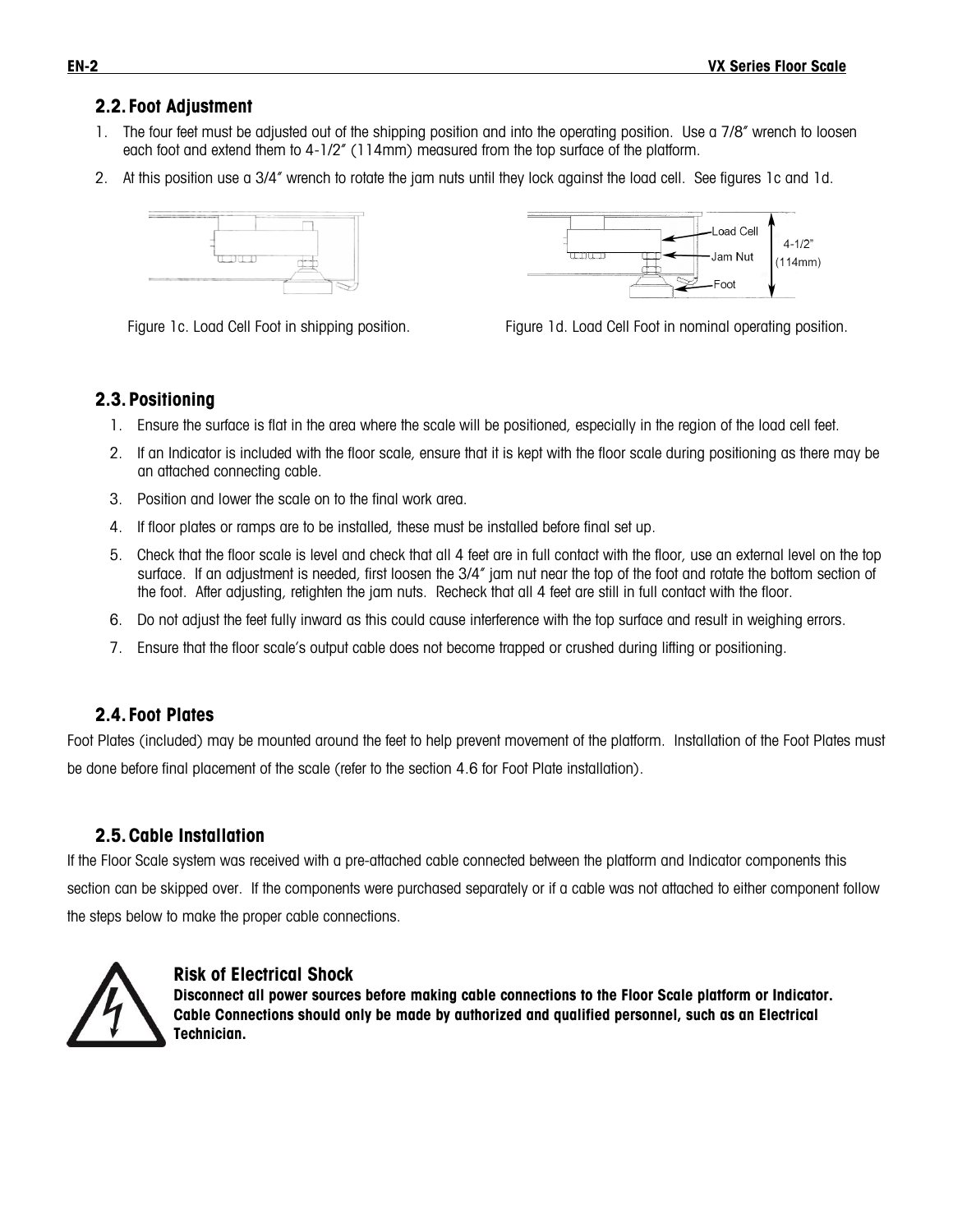## Connecting the Platform Cable

- 1. Remove the two fasteners on the junction box access cover located on the side panel of the platform.
- 2. Slide the junction box forward and out of the compartment. Remove the plastic top cover from the junction box.
- 3. Loosen the water-tight gland that does not have a cable inserted. Insert about 6" (150mm) of the cable through the gland and into the junction box.
- 4. At the junction box end strip the outer jacket of the cable 1.5" (40mm) then strip 0.25" (6mm) from each single wire end.
- 5. On the cable determine which wire connects to the cable's shielding. This is normally a Bare wire. Optionally the shield may be twisted into a pig-tail. This shield connection must always be connected to the point marked "SHIELD" or "GND".\*
- 6. Connect the wire ends to the "INPUT" terminal block inside the junction box, see Figure 2. The Shield wire must be connected to the connection marked "SHIELD". The remaining wire colors may be connected to the terminal block in any arrangement though a recommended color chart is shown below in Table 1. If a label is attached to the cable follow the color code listed on the label instead.
- 7. After making all connections make a record of the wire color to signal names. This information will be needed when connecting the Indicator to the other end of the cable.
- 8. Route the other end of the cable into the platform's junction box compartment and pass it out through the rear opening.
- 9. Reinstall the plastic top to the junction box, tighten the water-tight gland around the cable, return the junction box to the internal compartment, reinstall the external cover and fasteners.
- 10. Route the cable out from under the platform to the location where the Indicator will be mounted. Ensure that the cable will be protected against possible damage when routed to the Indicator.
- 11. The cable near the platform must lie free without tension. Excessive tension may result in weighing errors.

| <b>Function</b> | <b>Indicator Cable Wire</b><br><b>Colors</b> | <b>Load Cell Wire</b><br>Color |  |  |
|-----------------|----------------------------------------------|--------------------------------|--|--|
| - Signal        | <b>Black</b>                                 | White                          |  |  |
| $+$ Signal      | Green                                        | Green                          |  |  |
| - Sense         | Red                                          | Not used                       |  |  |
| - Excitation    | Blue                                         | <b>Black</b>                   |  |  |
| $+$ Sense       | Yellow                                       | Not used                       |  |  |
| + Excitation    | White                                        | Red                            |  |  |
| Shield          | Orange                                       | <b>Braided</b>                 |  |  |
|                 |                                              |                                |  |  |

**TABLE 1. RECOMMENDED WIRE COLOR TO SIGNAL NAME CONNECTIONS**



Figure 2. Junction Box Terminal Block.

\*Note: The standard cable included with the VX Floor Scale will have either a Bare wire or a Yellow wire connected to the Shield. On some cable assemblies a label may be attached listing the Shield wire and the recommended wire color connections.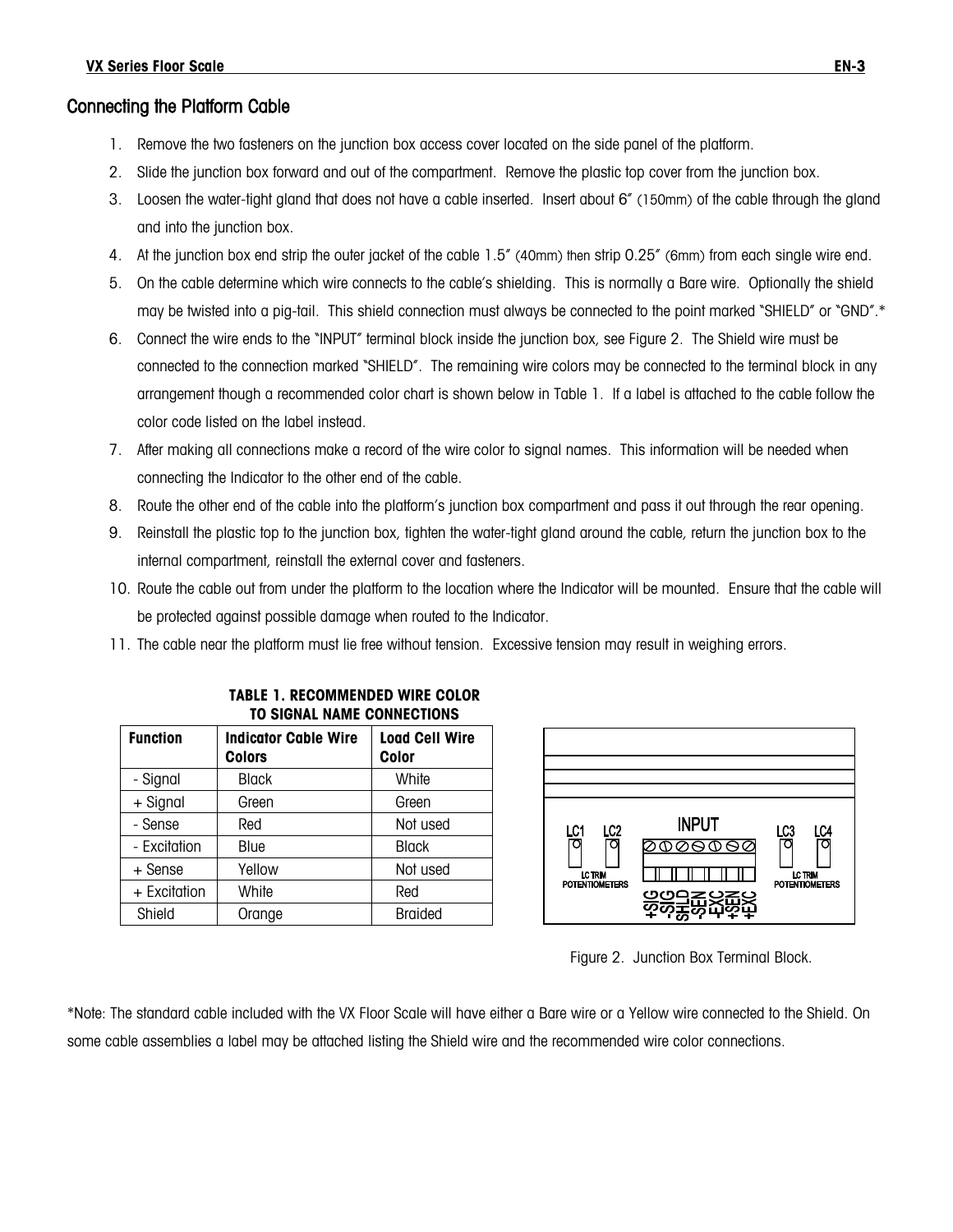#### Connecting the Indicator Cable

- 1. Route the cable from the platform to the location where the Indicator will be mounted.
- 2. The cable near the platform must lie free without tension. Excessive tension may result in weighing errors.
- 3. Ensure that the cable will be protected against possible damage when routed to the Indicator.
- 4. Consult the installation instructions of the Indicator to properly connect the cable wires to the Indicator.
- 5. Use the recorded wire color information from the platform connections to make the proper wire connections.

#### <span id="page-7-0"></span>**2.6. Legal for Trade Sealing**

If required the junction box may be sealed as shown in Figure 3. The junction box is accessed by removing the cover plate on the FRONT side panel of the platform.

Consult the instructions of the Indicator to properly seal the Indicator component for Legal for Trade applications.



Figure 3. Junction Box Sealing, Wire & Crimp Seal at opposing corners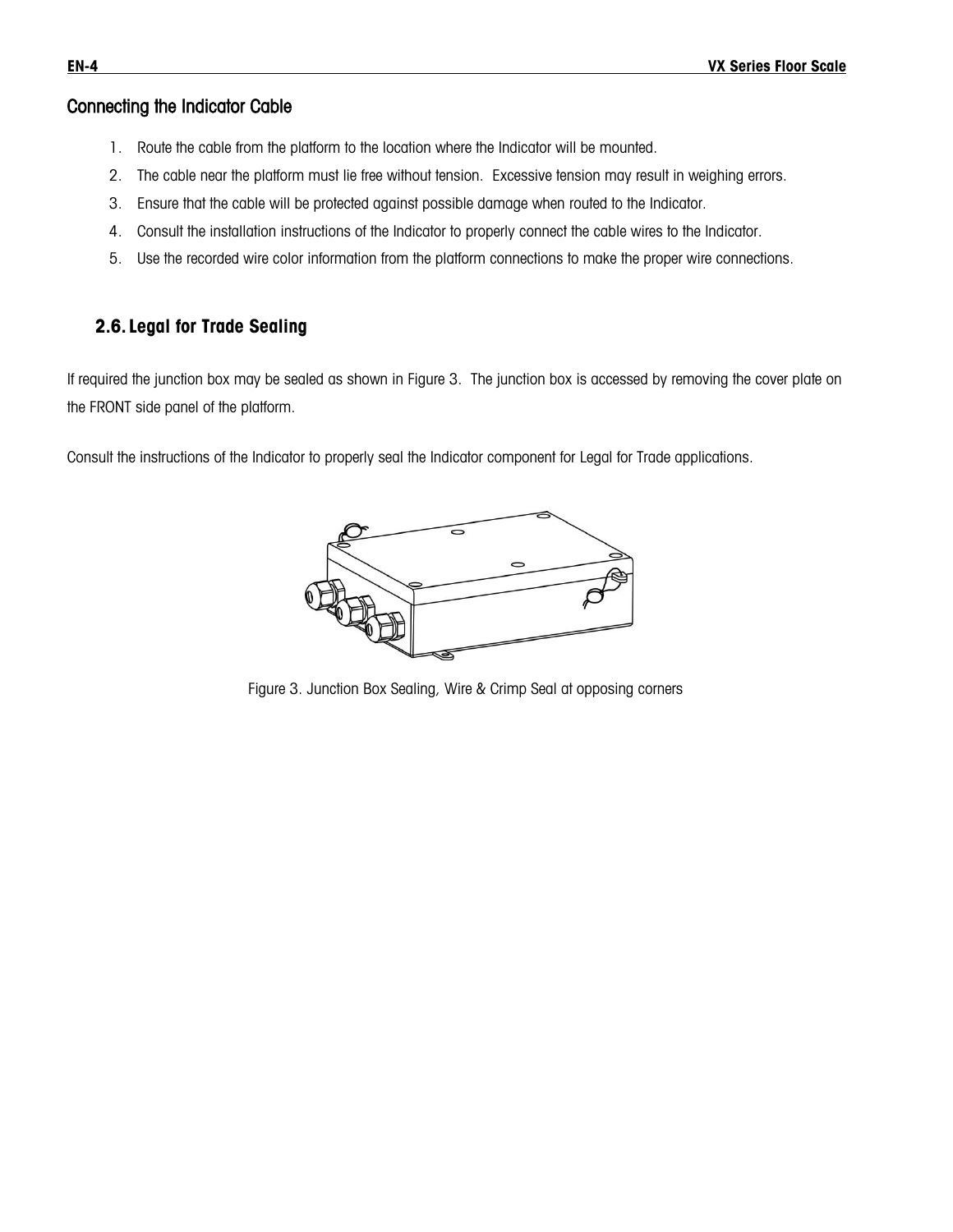# <span id="page-8-0"></span>**3. OPERATION**

For setup, calibration, and proper operation, refer to the instruction manual supplied with the indicator. Refer also to Section 4.3 below for floor scale capacity and readability information.

## <span id="page-8-1"></span>**3.1.Operating Limits**

Although the floor scales have extremely rugged construction, certain load limits must not be exceeded. The maximum admissible loading is shown in Table 2.

**Model Maximum Central load<sup>1</sup> Maximum Side load<sup>2</sup> One Side Corner Load<sup>3</sup> (80% Surface Area) (30% Surface Area) (10% Surface Area) VX2500L** 2,500 lb / 1,130 kg  $\vert$  2,500 lb / 1,130 kg  $\vert$  1,250 lb / 565 kg  $\overline{2}$ **VX5000L VX5000L** 5,000 lb / 2,265 kg 5,000 lb / 2,265 kg 2,500 lb / 1,130 kg 3 **VX10000L VX10000X** 10,000 lb / 4,530 kg 10,000 lb / 4,530 kg 5,000 lb / 2,265 kg

#### **TABLE 2. MAXIMUM ADMISSIBLE LOADING**

# <span id="page-8-3"></span><span id="page-8-2"></span>**4. MAINTENANCE**

#### **4.1.Daily Checks**

- Check that the feet are properly seated in the holes of each load cell.
- Check that the 4 feet are in full contact with the floor.
- Check that the scale is free from debris, especially under and around the edges of the scale.
- Check that there is no damage to the connecting cable.

## **4.2.Cleaning**

<span id="page-8-4"></span>

## **Risk of Electrical Shock**

**Disconnect the power source before cleaning the scale with any liquids.**



- Exterior maintenance of the floor scale is limited to regular cleaning.
- Wipe surfaces with a damp cloth.
- Use only common household cleaning agents.
- Never use water spray or high pressure cleaners.
- Keep the air gap at the edge of the platform free of debris.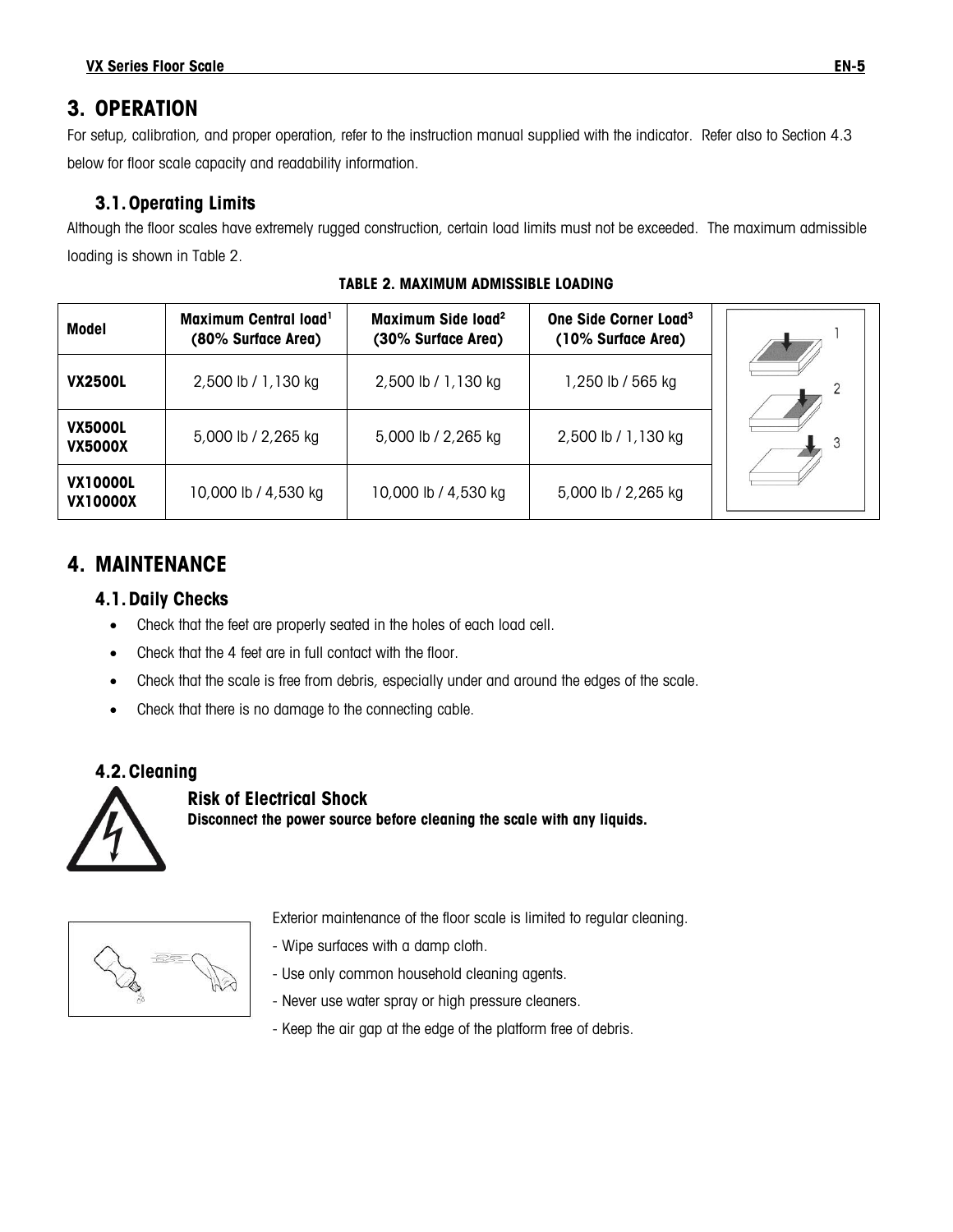# <span id="page-9-0"></span>**TECHNICAL DATA**

# <span id="page-9-1"></span>**4.3.Specifications**

#### **TABLE 3. FLOOR SCALE SPECIFICATIONS**

| <b>Platform Models</b>       | <b>VX2500L</b>                                                                                                | <b>VX5000L</b>                               | <b>VX10000L</b>                         | <b>VX5000X</b>                               | <b>VX10000X</b>                       |  |
|------------------------------|---------------------------------------------------------------------------------------------------------------|----------------------------------------------|-----------------------------------------|----------------------------------------------|---------------------------------------|--|
| <b>Platform Dimensions</b>   |                                                                                                               | $4' \times 4' \times 4.5''$                  | $5'$ x $5'$ x 4.5" /                    |                                              |                                       |  |
| $(W \times D \times H)$      |                                                                                                               | $1,219 \times 1,219 \times 114$ mm           | 1,524 x 1,524 x 114 mm                  |                                              |                                       |  |
| Capacity x emin              | 2,500 lb x 0.5 lb /<br>1,000 kg x 0.2 kg                                                                      | 5.000 $\ln x$ 1 $\ln l$<br>2,200 kg x 0.5 kg | 10,000 lb x 2 lb /<br>$4,500$ kg x 1 kg | 5.000 $\ln x$ 1 $\ln l$<br>2,200 kg x 0.5 kg | 10,000 lb x 2 lb /<br>4,500 kg x 1 kg |  |
| NTEP resolution              | 5000d                                                                                                         | 5000d                                        | N/A                                     | N/A                                          | N/A                                   |  |
| Material                     | Epoxy painted carbon steel, treaded surface, fixed top plate, thickness 3/16" (up to 5000lb), 1/4" (10,000lb) |                                              |                                         |                                              |                                       |  |
| Load Cell                    | 4 x Shear Beam, IP67, Nickel plated alloy steel, NTEP C3                                                      |                                              |                                         |                                              |                                       |  |
| Load Cell Output Impedance   | $350 \Omega \pm 3 \Omega$                                                                                     |                                              |                                         |                                              |                                       |  |
| Load Cell Excitation Voltage | $5V \sim 15V$ DC/AC                                                                                           |                                              |                                         |                                              |                                       |  |
| Junction Box                 | Side panel access, IP65 plastic case, 25' (7.6m) cable length                                                 |                                              |                                         |                                              |                                       |  |
| Feet                         | 4 x Ball-in-cup design, adjustable height                                                                     |                                              |                                         |                                              |                                       |  |
| <b>Operating Temperature</b> | 14°F to 104°F / -10°C to 40°C                                                                                 |                                              |                                         |                                              |                                       |  |
| Net Weight                   | 220 lb / 100 kg                                                                                               |                                              | 320 lb / 145 kg                         | 335 lb / 152 kg                              | 485 lb / 220 kg                       |  |
| Shipping Weight              | 285 lb / 129 kg                                                                                               |                                              | 383 lb / 174 kg                         | 395 lb / 179 ka                              | 545 lb / 247 kg                       |  |
| <b>Shipping Dimensions</b>   | $5'$ x 4' x 1' /                                                                                              |                                              |                                         | $6'$ x $5'$ x 1' /                           |                                       |  |
| $(W \times D \times H)$      | 1,524 x 1,219 x 305mm                                                                                         |                                              |                                         | 1,524 x 1,829 x 305mm                        |                                       |  |

## <span id="page-9-2"></span>**4.4.Accessories**

#### **TABLE 4. LIST OF ACCESSORIES**

| ltem                                           | <b>Part Number</b> |
|------------------------------------------------|--------------------|
| Ramp, 4', Painted Steel, for VX2500L / VX5000L | 80252766           |
| Ramp, 5', Painted Steel, for VX5000X           | 80252767           |
| Ramp, 4', Painted Steel, for VX10000L          | 80252795           |
| Ramp, 5', Painted Steel, for VX10000X          | 80252796           |
| Ball-in-cup Feet, Set of 4                     | 80252833           |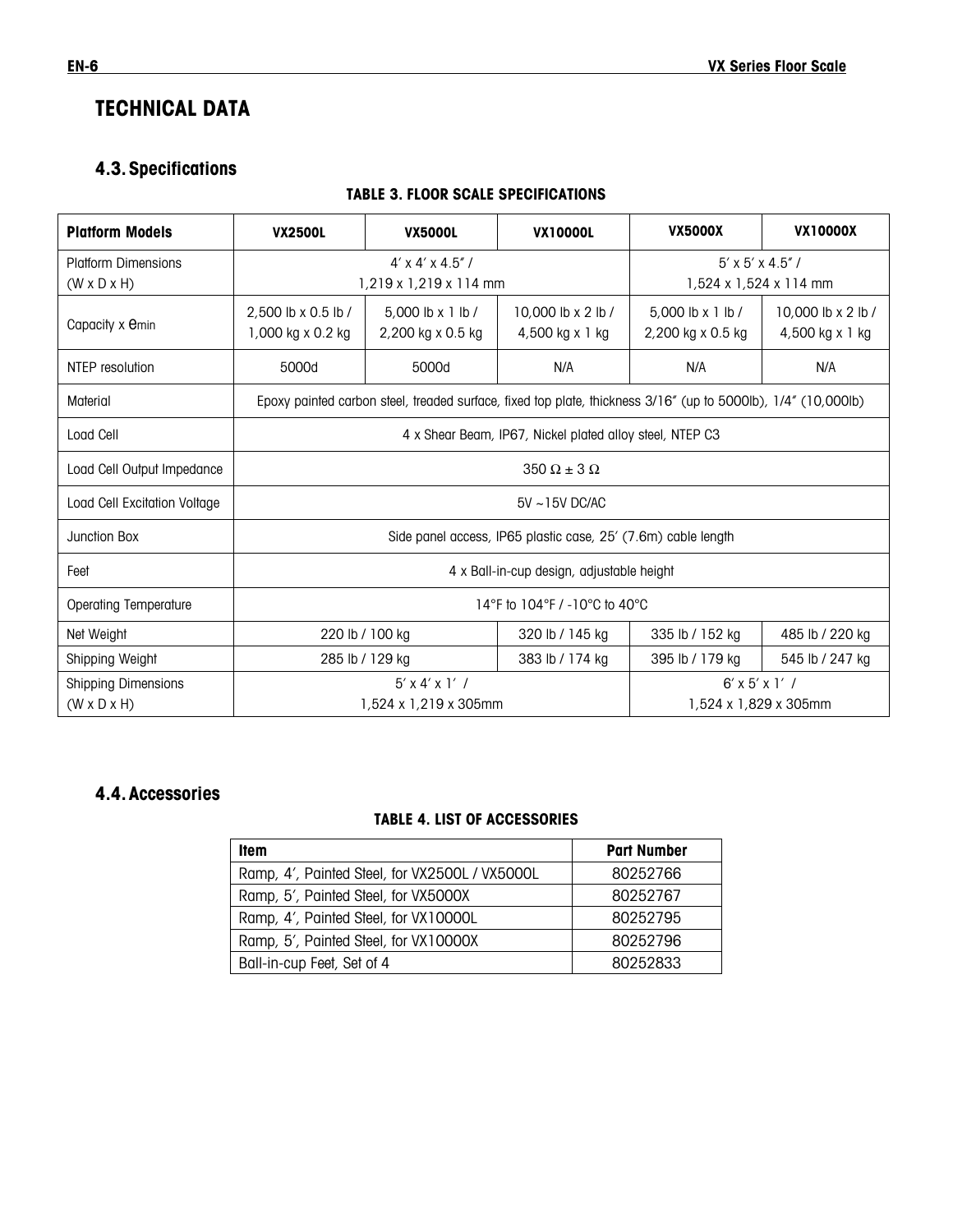# <span id="page-10-0"></span>**4.5.Dimensions**



Figure 4. Floor Scale Dimensions

#### **TABLE 5. FLOOR SCALE DIMENSIONS**

|                          | <b>DIMENSIONS</b> |                             |                     |                  |  |  |
|--------------------------|-------------------|-----------------------------|---------------------|------------------|--|--|
| <b>MODELS</b>            |                   | <b>FLOOR SCALE PLATFORM</b> | <b>FOOT CENTERS</b> |                  |  |  |
|                          | A                 | H (nominal)                 | W                   |                  |  |  |
| <b>VX2500L / VX5000L</b> | $4'/1,219$ mm     | $4.5'' / 114$ mm            | 42.5" / 1,080 mm    | 42.5" / 1,080 mm |  |  |
| <b>VX5000X</b>           | $5'$ / 1,524 mm   | $4.5'' / 114$ mm            | 54.5" / 1,384 mm    | 54.5" / 1,384 mm |  |  |
| <b>VX10000L</b>          | $4'/1,219$ mm     | $4.5'' / 114$ mm            | 42.5" / 1,079 mm    | 42.5" / 1,079 mm |  |  |
| <b>VX10000X</b>          | $5'$ / 1,524 mm   | $4.5'' / 114$ mm            | 54.5" / 1,384 mm    | 54.5" / 1,384 mm |  |  |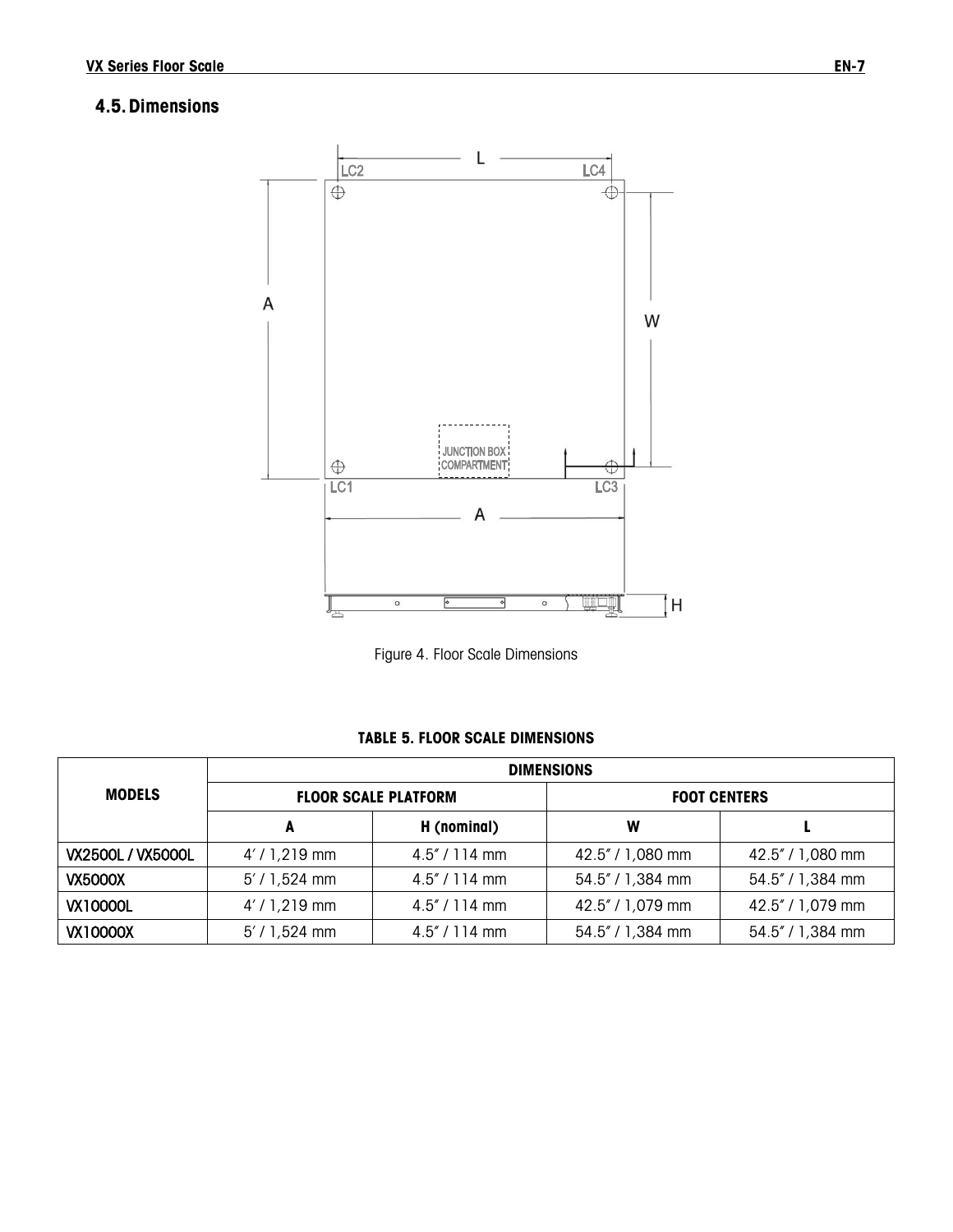#### **4.6.Installation of Foot Plates and Ramps**

<span id="page-11-0"></span>Two Foot Plates are included with the Floor Scale. Ramps are available separately. Installation of Floor Plates or Ramps is optional but must be done before final placement of the Floor Scale. Refer to Figures 5 and 6 for mounting of the Foot Plates and Ramps.



Figure 5. Optional Ramp Installation Figure 6. Foot Plate Communication Figure 6. Foot Plate

Notes: 1. For the Expanding Bolts (included) drill 0.5" (12.5mm) holes into the solid floor surface. Depth must equal bolt length. 2. The required Ramp & Foot Plate center to center dimensions W, L and C are shown in Table 6.

- 3. Installation of Foot Plates in a diagonal arrangement provides optimal prevention of platform movement.
- 4. Before tightening the expanding bolts pretest the installation by temporarily positioning the platform over the foot holes.
- 5. When properly positioned the feet must rest within the holes of the Ramps or Foot Plates.
- 6. Ensure that a free air gap always exists between the sides of the platform and the edges of the installed Ramps.

|                   | <b>DIMENSIONS</b>         |                |   |                                      |                     |                  |
|-------------------|---------------------------|----------------|---|--------------------------------------|---------------------|------------------|
| <b>MODELS</b>     | <b>RAMP</b>               |                |   | <b>RAMP &amp; FOOT PLATE CENTERS</b> |                     |                  |
|                   | A                         | В              | C | H (nom)                              | W                   |                  |
| VX2500L / VX5000L | 4'/1,219<br><sub>mm</sub> | 4'/1,219<br>mm |   | $3.5''$ / 89 mm   4.5" / 114 mm      | 42.5" / 1,080 mm    | 42.5" / 1,080 mm |
| <b>VX5000X</b>    | $5'$ / 1,524<br>mm        | 4'/1,219<br>mm |   | $3.5''/89$ mm   4.5" / 114 mm        | 54.5" / 1,384 mm    | 54.5" / 1,384 mm |
| <b>VX10000L</b>   | 4'/1,219<br>mm            | 4'/1,219<br>mm |   | $3.5''/89$ mm   4.5" / 114 mm        | 42.5" / 1,079 mm    | 42.5" / 1,079 mm |
| <b>VX10000X</b>   | $5'$ / 1,524<br>mm        | 4'/1,219<br>mm |   | $3.5''/89$ mm   4.5" / 114 mm        | $54.5'' / 1,384$ mm | 54.5" / 1,384 mm |

#### **TABLE 6. DIMENSIONS FOR FLOOR PLATE AND RAMP INSTALLATION**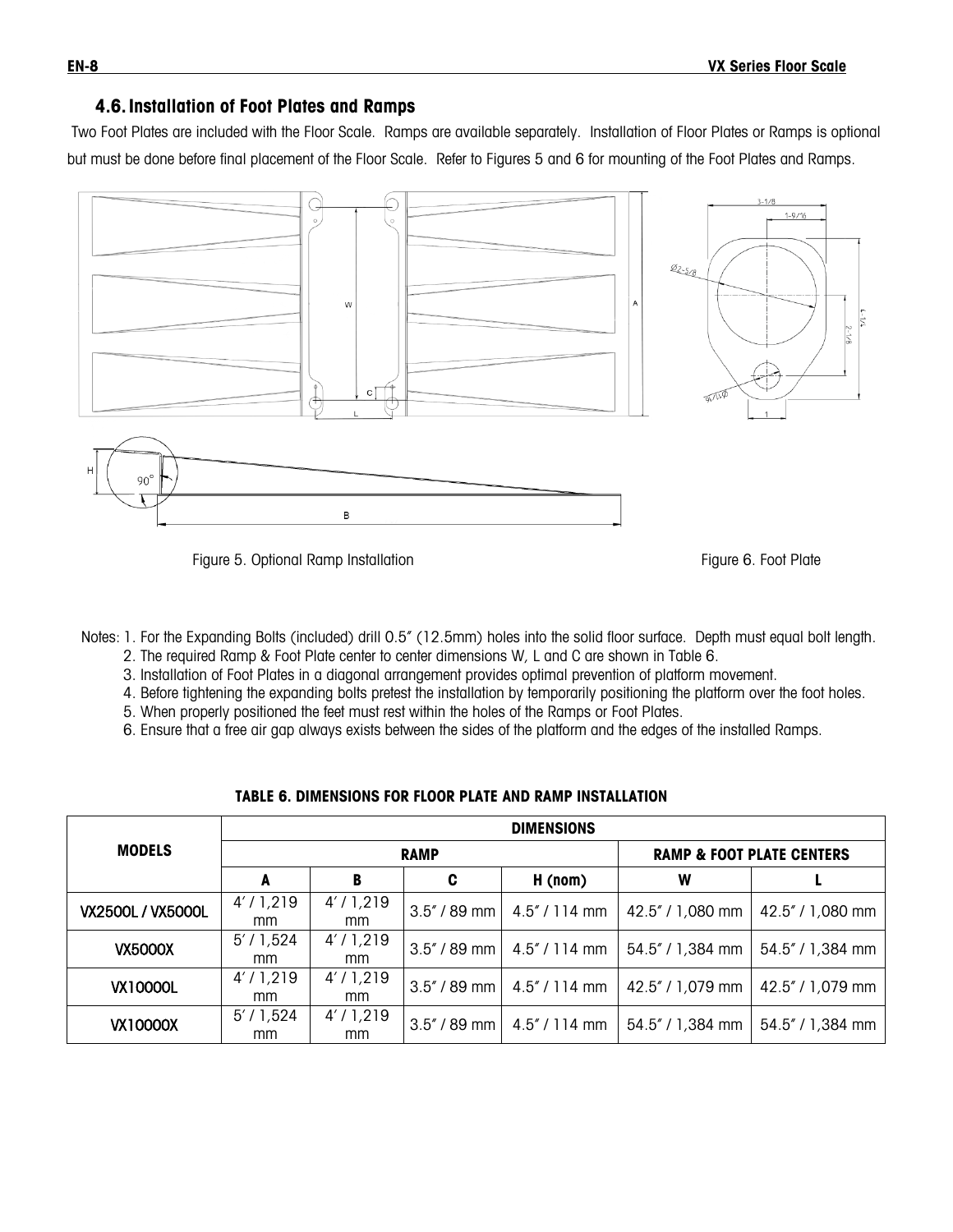## <span id="page-12-1"></span><span id="page-12-0"></span>**4.7.Conformance**

#### **ISO 9001 Registration**

In 1994, Ohaus Corporation, USA, was awarded a certificate of registration to ISO 9001 by Bureau Veritus Quality International (BVQI), confirming that the Ohaus quality management system is compliant with the ISO 9001 standard's requirements. On May 21, 2009, Ohaus Corporation, USA, was re-registered to the ISO 9001:2008 standard.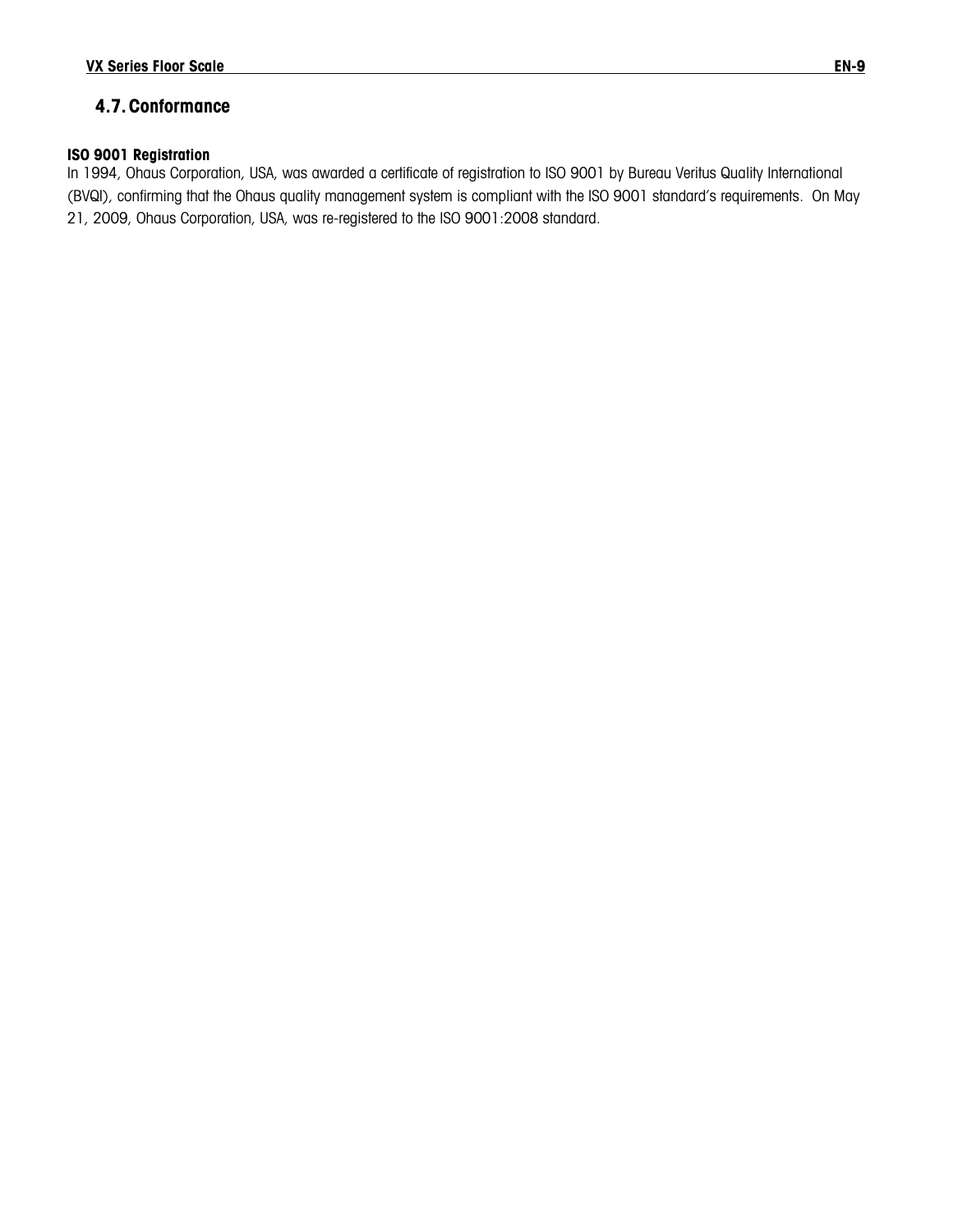# **LIMITED WARRANTY**

Ohaus products are warranted against defects in materials and workmanship from the date of delivery through the duration of the warranty period. During the warranty period Ohaus will repair, or, at its option, replace any component(s) that proves to be defective at no charge, provided that the product is returned, freight prepaid, to Ohaus.

This warranty does not apply if the product has been damaged by accident or misuse, exposed to radioactive or corrosive materials, has foreign material penetrating to the inside of the product, or as a result of service or modification by other than Ohaus. In lieu of a properly returned warranty registration card, the warranty period shall begin on the date of shipment to the authorized dealer. No other express or implied warranty is given by Ohaus Corporation. Ohaus Corporation shall not be liable for any consequential damages.

As warranty legislation differs from state to state and country to country, please contact Ohaus or your local Ohaus dealer for further details.